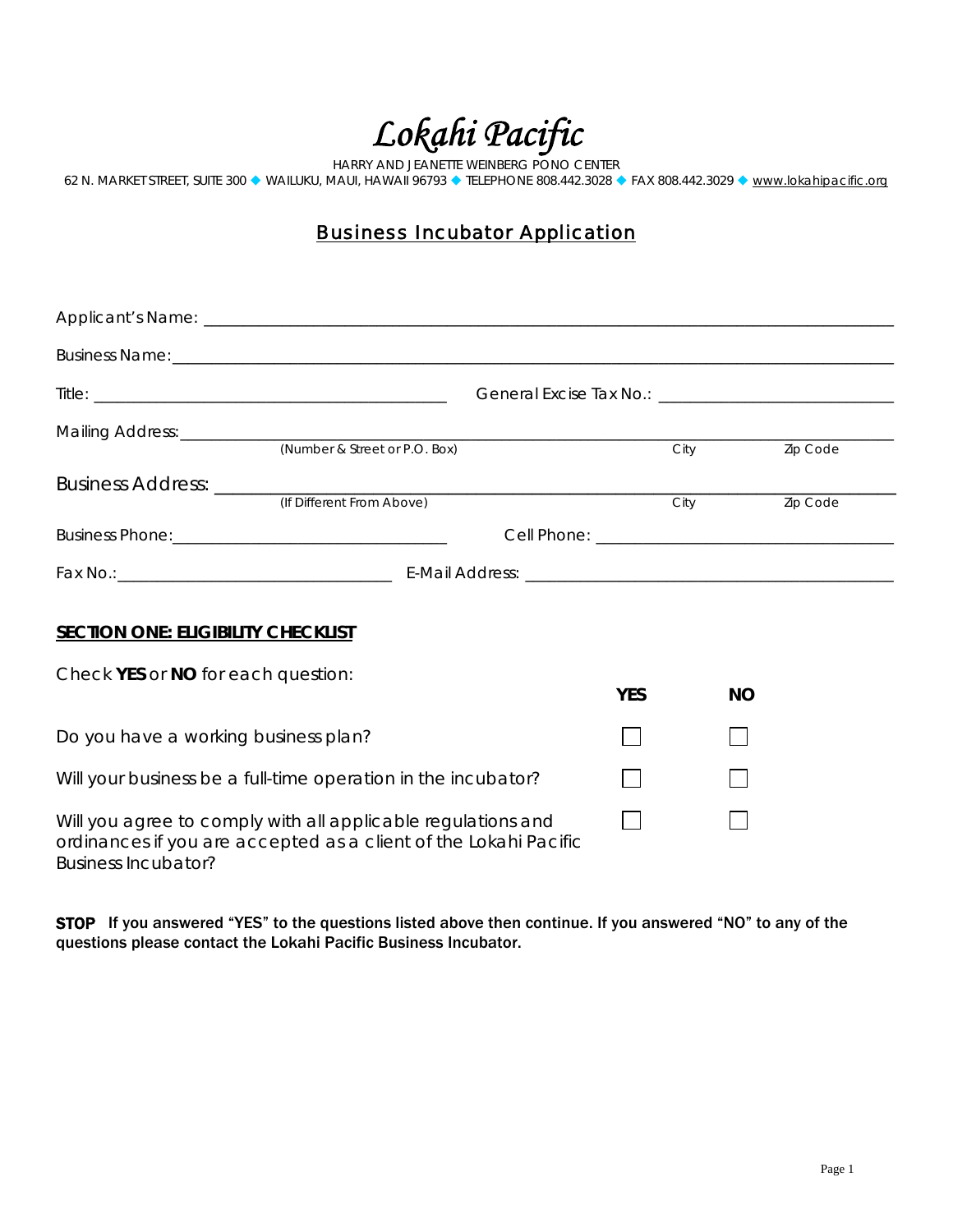**SECTION TWO: APPLICATION**<br>(PLEASE ATTACH ADDITIONAL PAGES AS NECESSARY)

| Start-Up Business (Not yet in production)<br>New Business (Already in 1st year of production)<br>$\Box$ Existing Business (More than 1 year old)<br>Describe the stage of development your business is in at this time: |                                                                                                                      | Anticipated Starting Date: ________________<br>If this is a new business: What steps have you taken towards establishing your business? |  |  |
|-------------------------------------------------------------------------------------------------------------------------------------------------------------------------------------------------------------------------|----------------------------------------------------------------------------------------------------------------------|-----------------------------------------------------------------------------------------------------------------------------------------|--|--|
|                                                                                                                                                                                                                         |                                                                                                                      |                                                                                                                                         |  |  |
|                                                                                                                                                                                                                         |                                                                                                                      |                                                                                                                                         |  |  |
|                                                                                                                                                                                                                         |                                                                                                                      |                                                                                                                                         |  |  |
|                                                                                                                                                                                                                         |                                                                                                                      |                                                                                                                                         |  |  |
|                                                                                                                                                                                                                         |                                                                                                                      |                                                                                                                                         |  |  |
|                                                                                                                                                                                                                         |                                                                                                                      |                                                                                                                                         |  |  |
|                                                                                                                                                                                                                         |                                                                                                                      |                                                                                                                                         |  |  |
|                                                                                                                                                                                                                         |                                                                                                                      |                                                                                                                                         |  |  |
| Company Status (Please check one):<br>$\Box$ Sole Proprietorship<br>$\Box$ Partnership                                                                                                                                  | $\Box$ Corporation<br>$\Box$ LLC                                                                                     | $\Box$ None Yet                                                                                                                         |  |  |
|                                                                                                                                                                                                                         |                                                                                                                      |                                                                                                                                         |  |  |
| Name(s), address, phone numbers of additional principals, partners or shareholders:                                                                                                                                     |                                                                                                                      |                                                                                                                                         |  |  |
| <b>Name</b>                                                                                                                                                                                                             | <b>Address</b>                                                                                                       | Phone Number                                                                                                                            |  |  |
| ❖                                                                                                                                                                                                                       |                                                                                                                      |                                                                                                                                         |  |  |
| ❖                                                                                                                                                                                                                       |                                                                                                                      |                                                                                                                                         |  |  |
| ❖                                                                                                                                                                                                                       |                                                                                                                      |                                                                                                                                         |  |  |
|                                                                                                                                                                                                                         |                                                                                                                      |                                                                                                                                         |  |  |
| ❖                                                                                                                                                                                                                       | <u> 1980 - Johann John Stein, marwolaeth a bhaile an t-Amhair an t-Amhair an t-Amhair an t-Amhair an t-Amhair an</u> |                                                                                                                                         |  |  |
| Briefly describe your business, its products and markets:                                                                                                                                                               |                                                                                                                      |                                                                                                                                         |  |  |
|                                                                                                                                                                                                                         |                                                                                                                      |                                                                                                                                         |  |  |
|                                                                                                                                                                                                                         |                                                                                                                      |                                                                                                                                         |  |  |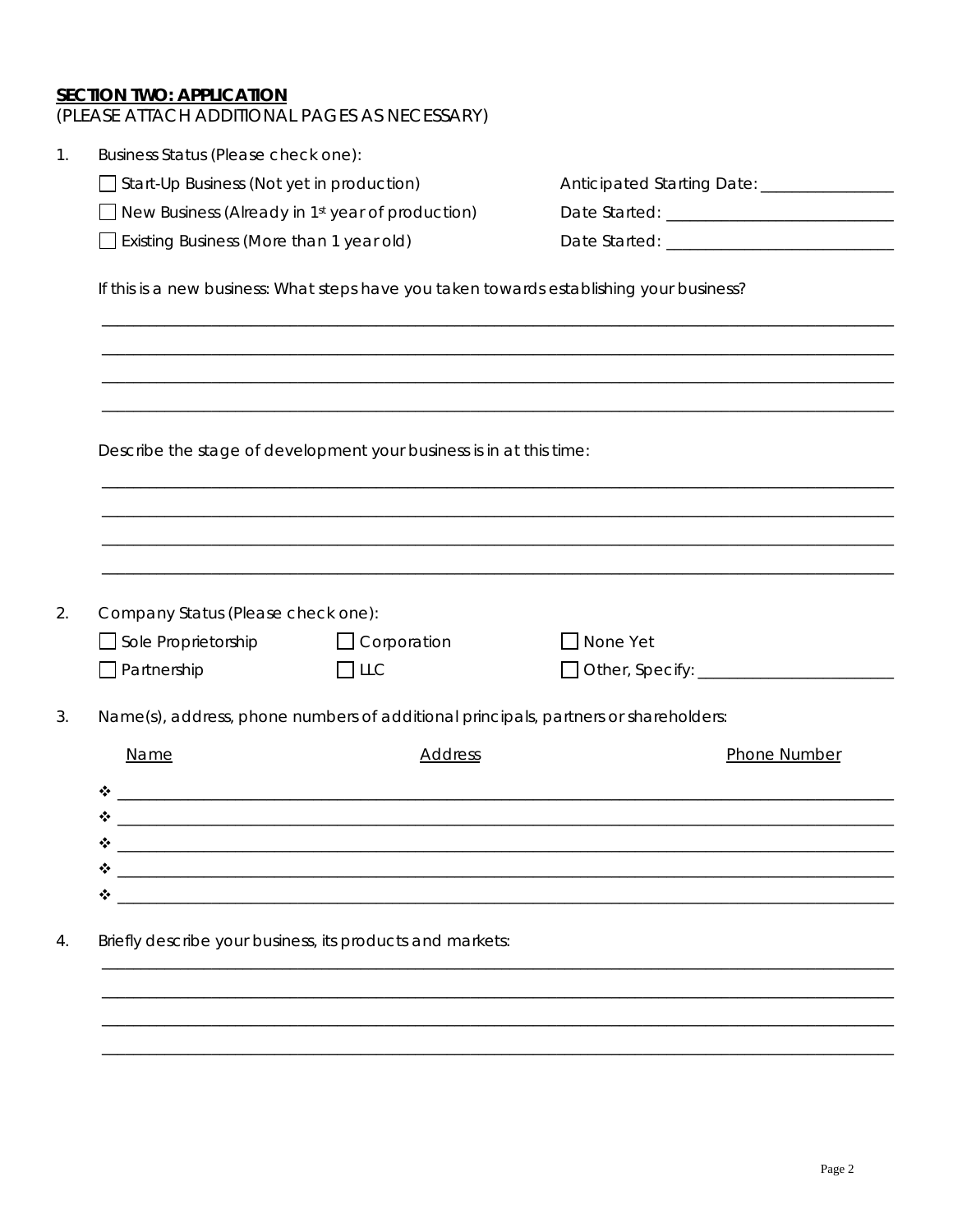|                                                                                  | Describe your background or experience with product/service of the business: |                                                                                                       |  |  |  |
|----------------------------------------------------------------------------------|------------------------------------------------------------------------------|-------------------------------------------------------------------------------------------------------|--|--|--|
|                                                                                  |                                                                              |                                                                                                       |  |  |  |
|                                                                                  |                                                                              |                                                                                                       |  |  |  |
| State your reason(s) for seeking space at the Lokahi Pacific Business Incubator: |                                                                              |                                                                                                       |  |  |  |
|                                                                                  |                                                                              |                                                                                                       |  |  |  |
|                                                                                  |                                                                              |                                                                                                       |  |  |  |
| How do you intend to capitalize (finance) this business?                         |                                                                              |                                                                                                       |  |  |  |
|                                                                                  |                                                                              |                                                                                                       |  |  |  |
|                                                                                  |                                                                              |                                                                                                       |  |  |  |
|                                                                                  |                                                                              |                                                                                                       |  |  |  |
| Project number of employees:                                                     |                                                                              |                                                                                                       |  |  |  |
| • At time of occupancy:                                                          | Full-time: ____________                                                      | Part-time: ____________                                                                               |  |  |  |
| · One year later:                                                                | Full-time: ___________                                                       | Part-time: ____________                                                                               |  |  |  |
| · Two years later:                                                               | Full-time: _____________                                                     | Part-time: ___________                                                                                |  |  |  |
| · Three years later:                                                             |                                                                              | Part-time: ____________                                                                               |  |  |  |
|                                                                                  |                                                                              | Does your business have special facility needs? (high voltage, refrigeration, special security, etc)? |  |  |  |
|                                                                                  |                                                                              |                                                                                                       |  |  |  |
|                                                                                  |                                                                              | Do you expect to use any hazardous or toxic materials? If so, describe: ____________________________  |  |  |  |
|                                                                                  |                                                                              |                                                                                                       |  |  |  |
| Do you currently have the following? (Check all that apply):                     |                                                                              |                                                                                                       |  |  |  |
| <b>Business plan</b>                                                             |                                                                              | Market/feasibility study                                                                              |  |  |  |
| Business plan outline                                                            |                                                                              | Current financial information for business and/or principals                                          |  |  |  |
| Required business permits                                                        |                                                                              |                                                                                                       |  |  |  |
| Do you need assistance to create or complete your business plan?                 |                                                                              |                                                                                                       |  |  |  |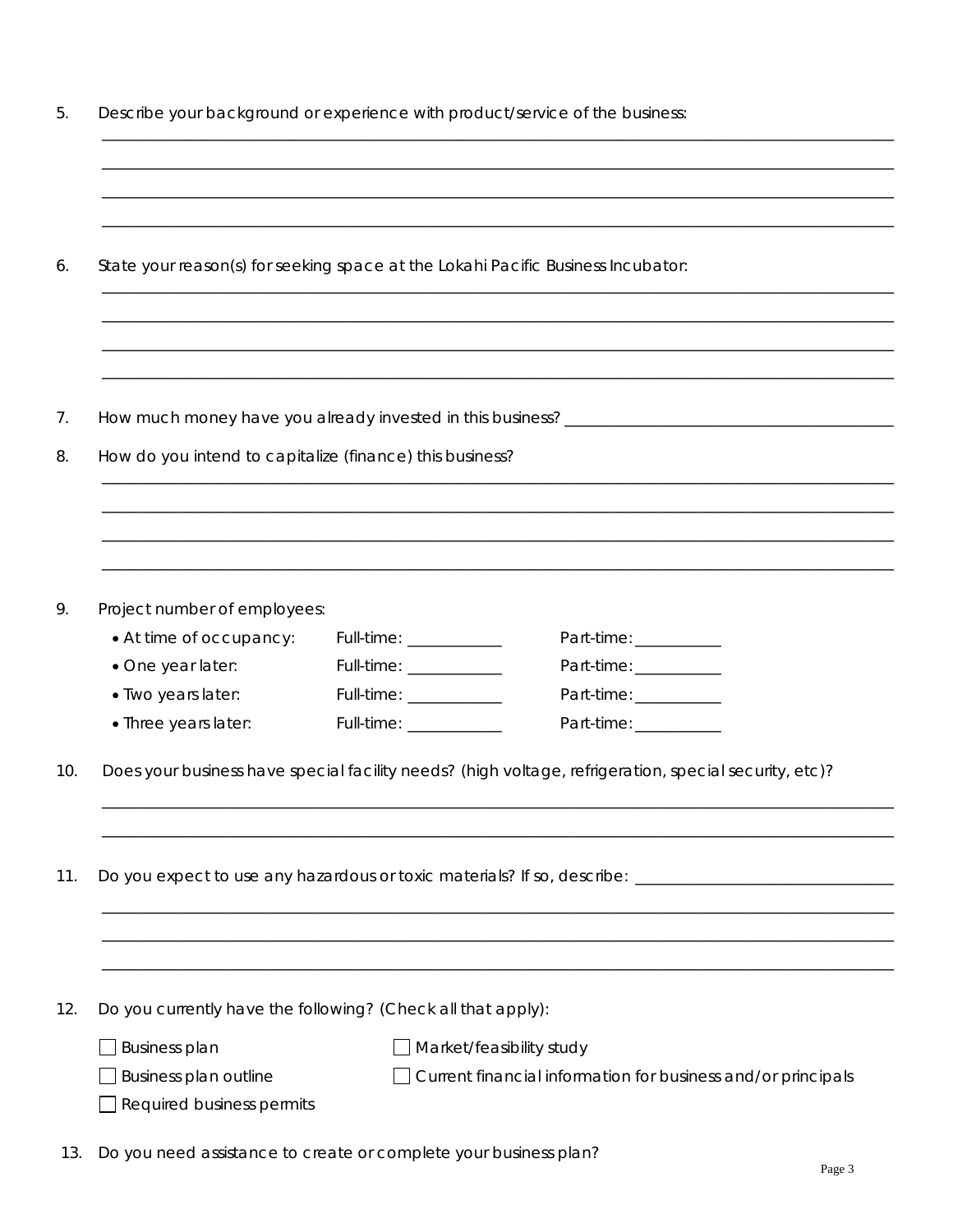|     | $\exists$ Yes                                                             | No               | Undecided         |                                                                                                          |  |
|-----|---------------------------------------------------------------------------|------------------|-------------------|----------------------------------------------------------------------------------------------------------|--|
| 14. |                                                                           |                  |                   |                                                                                                          |  |
|     |                                                                           |                  |                   |                                                                                                          |  |
| 15. |                                                                           |                  |                   | What potential problems do you foresee in business, and/or in entering your market?                      |  |
| 16. | Check areas of assistance requested from the incubator (whichever apply): |                  |                   |                                                                                                          |  |
|     | $\Box$ Strategy                                                           |                  | Technical         | Assembly/Manufacturing                                                                                   |  |
|     | $\Box$ Financial                                                          | $\Box$ Marketing |                   | $\Box$ Facilities                                                                                        |  |
|     | $\Box$ Legal                                                              |                  | $\Box$ Management |                                                                                                          |  |
|     |                                                                           |                  |                   |                                                                                                          |  |
|     | 18. Are you a resident of Maui County?                                    |                  | $\Box$ YES        | $\Box$ NO                                                                                                |  |
|     | If YES, how long? ______________________                                  |                  |                   | If NO, do you have plans to relocate here? _____________                                                 |  |
| 19. |                                                                           |                  |                   |                                                                                                          |  |
|     |                                                                           |                  |                   |                                                                                                          |  |
|     |                                                                           |                  |                   |                                                                                                          |  |
|     |                                                                           |                  |                   |                                                                                                          |  |
|     |                                                                           |                  |                   |                                                                                                          |  |
|     |                                                                           |                  |                   | Applicant hereby certifies that to the best of his/her knowledge that all the information stated on this |  |

Signature: \_\_\_\_\_\_\_\_\_\_\_\_\_\_\_\_\_\_\_\_\_\_\_\_\_\_\_\_\_\_\_\_\_\_\_\_\_\_\_\_\_\_\_\_\_\_\_\_\_\_\_\_\_ Date:\_\_\_\_\_\_\_\_\_\_\_\_\_\_\_\_\_\_\_\_\_\_\_\_\_\_\_\_\_\_

**Mail completed application to 62 N. Market St., Suite 300, Wailuku, HI 96793. Any questions, call Pono Center Staff at (808)442-3028.**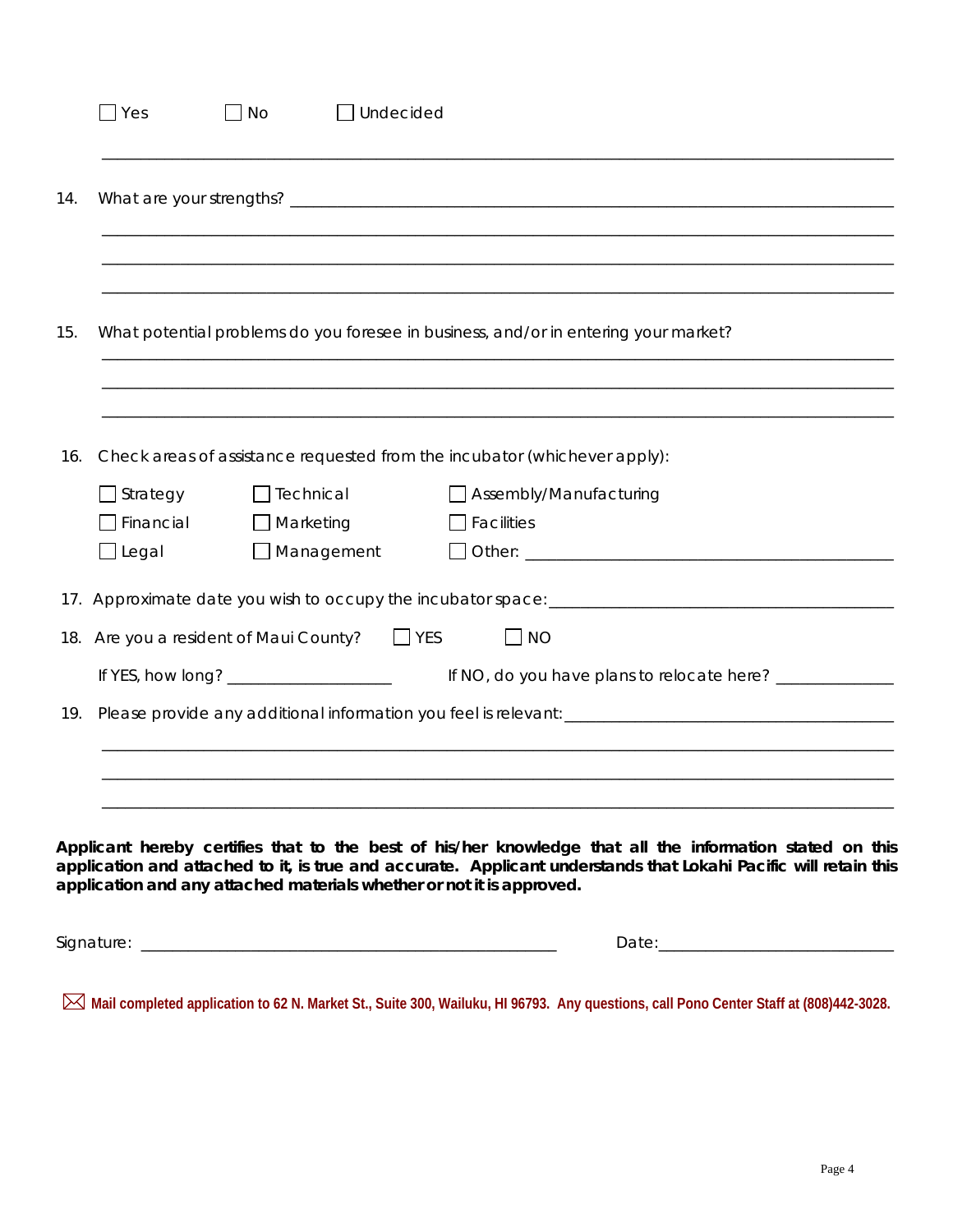*Lokahi Pacific* 

HARRY AND JEANETTE WEINBERG PONO CENTER 62 N. MARKET STREET, SUITE 300 ♦ WAILUKU, MAUI, HAWAII 96793 ♦ TELEPHONE 808.442.3028 ♦ FAX 808.442.3029 ♦ [www.lokahipacific.org](http://www.lokahipacific.org/)

### **Credit Report Authorization**

| (Number & Street or P.O. Box)                                                                               |      | City                           | Zip Code |
|-------------------------------------------------------------------------------------------------------------|------|--------------------------------|----------|
| Previous Address (If at above address for less than 3 years:                                                |      |                                |          |
| (Number & Street or P.O. Box)                                                                               | City | State                          | Zip Code |
| Pursuant to my application to the Incubator Program,<br>I understand that a credit report will be obtained. |      |                                |          |
| I hereby authorize Lokahi Pacific to obtain my credit report.                                               |      |                                |          |
|                                                                                                             |      | Date: $\overline{\phantom{0}}$ |          |